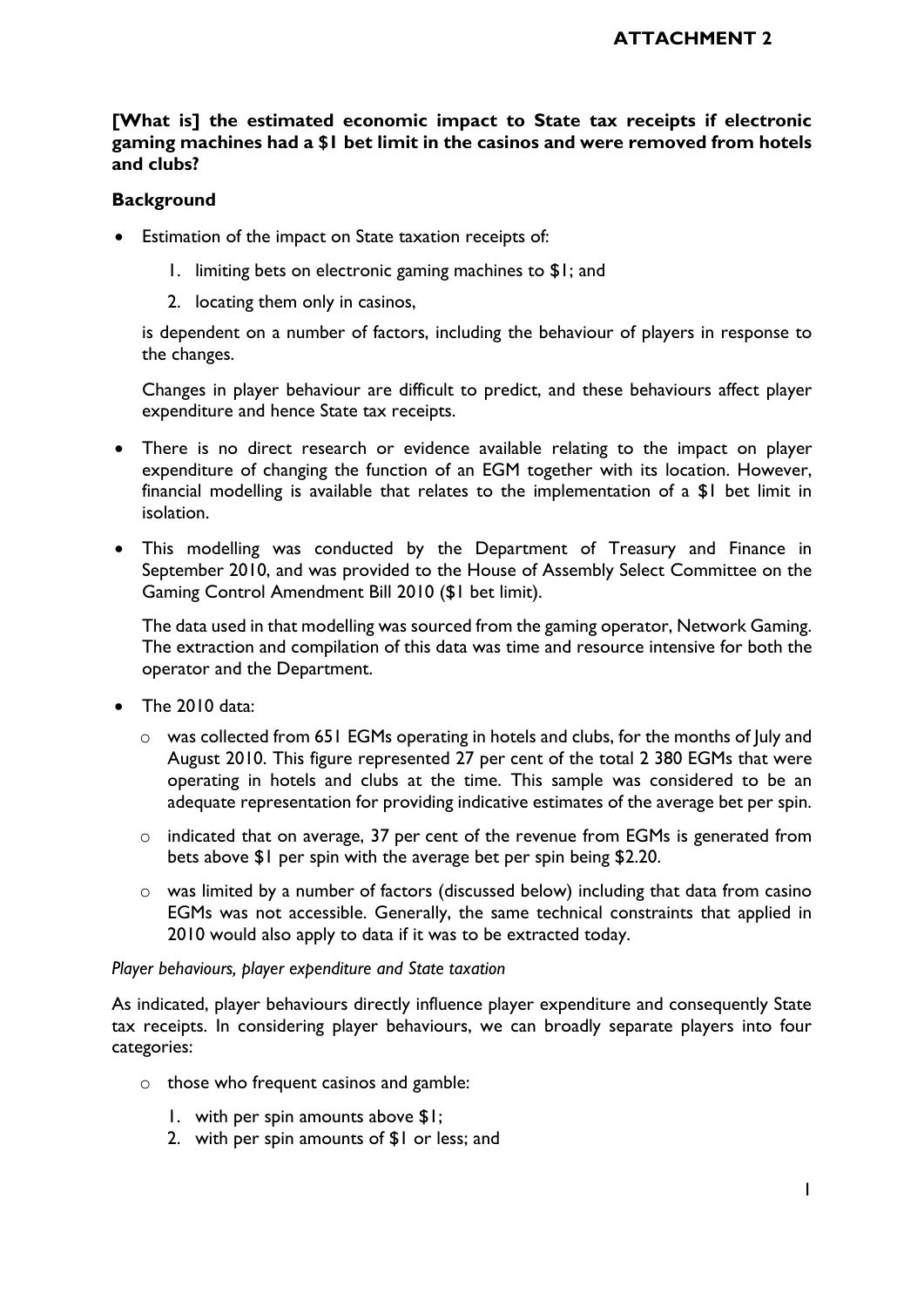- o those who frequent hotels and clubs and gamble
	- 3. with per spin amounts above \$1;
	- 4. with per spin amounts of \$1 or less.

To estimate impacts on state taxation the level of player expenditure (by those in class 2 above if 1, 3 and 4 are no longer available) must be determined taking into account the potential substitution behaviours of both hotel and club and casino players.

# **Modelling complexities**

There are inherent complexities in modelling the estimated economic impact to State tax receipts under the proposed conditions. Each of the factors discussed below will influence modelling outcomes.

*Player migration from hotel and club venue to the casinos (in response to the removal of hotel and club EGMs)*

A number of factors will influence player migration from hotel and club EGM play to casino venues, including:

• the accessibility of the casinos - that is, the distance that hotel and club EGM players would be willing travel to instead attend a casino for EGM play. (Noting that there are currently 96 hotel and club venues offering EGM gaming as compared to two casinos.)

A number of players in hotels and clubs will be casual gamblers that play EGMs as part of their hotel and club experience; equally, there will be high spending EGM players prepared to travel greater distances to play EGMs.

- the impact of the \$1 bet limit on the appeal of EGM gambling (weighed against the accessibility and appeal of alternative forms of gambling, including keno and race wagering/sports betting);
- the attractiveness of the EGM games supplied (taking into account the potential EGM supply implications of introducing \$1 bet games); and
- the availability of EGMs for players to use in casinos (there are 1 185 EGMs currently in casinos, 2 500 hotel and club EGMs could transition to the casinos subject to the capacity to accommodate them).

#### *Player responses to a \$1 bet limit*

The implementation of a \$1 bet limit in casinos is expected to result in a net decrease in EGM expenditure. Specifically, EGM players could respond to a \$1 bet limit in the following ways:

| Possible player response                                                                                                                                          | Impact on expenditure in casinos |
|-------------------------------------------------------------------------------------------------------------------------------------------------------------------|----------------------------------|
| Continue to play at the new $$I$ bet limit and $ $ No impact.<br>spend a similar amount of money by playing<br>over a longer period or play more frequently.      |                                  |
| Continue to play at the new \$1 bet limit, but   Decreased expenditure.<br>as a result of the lower bet limit, spend less<br>money over a similar period of time. |                                  |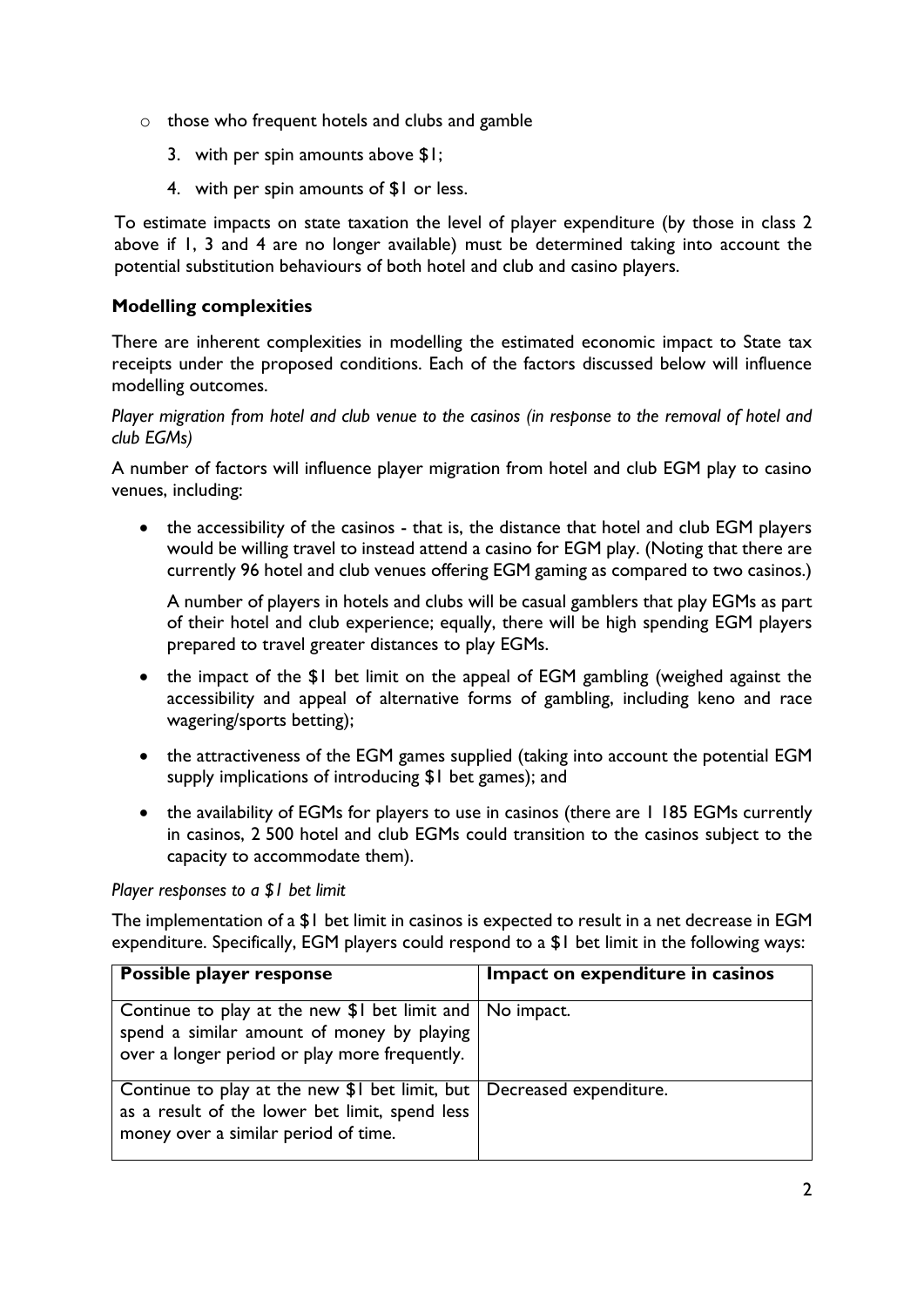| A \$1 bet limit makes EGMs unattractive to Greater decrease in expenditure.<br>play, so reduce EGM play (both time and<br>money).                                                                                                |         |
|----------------------------------------------------------------------------------------------------------------------------------------------------------------------------------------------------------------------------------|---------|
| A \$1 bet limit makes EGMs unattractive to play $\vert$ Up to 37 per cent reduction (assuming the<br>so all players who bet above $$1$ switch to $ $ same share of expenditure as in hotels and<br>other forms of entertainment. | clubs). |

*Substitution to other gambling products offered by hotels and clubs*

Substitution of EGM expenditure to other forms of gambling available at venues would result in a decrease in State tax receipts.

Of the 96 hotel and club venues that offer EGM gaming, all venues also operate keno while 72 venues operate UBET wagering terminals. The removal of EGMs from these venues is likely to see a substitution effect with expenditure on EGMs moving to other gambling products, including UBET wagering and keno.

This premise relies on the assumption that these products continue to be available at the 96 hotel and club venues, and that all venues continue to trade after the removal of EGMs. Some venues may become unviable with the loss of EGM revenue resulting in a further downward impact on State tax receipts (this also relates to the potential closure of UBET and Keno outlets although this impact is likely to be minimal).

Taxation rates differ between gambling products, EGM expenditure is taxed at 25.88 per cent of gross profits while keno is taxed at 5.88 per cent of gross profits, and UBET wagering is not taxed at all (but State revenue is determined through a wagering levy not linked to wagering expenditure).

In addition, there is likely to be some substitution to table games at the casinos from players no longer attracted to EGMs due the \$1 bet limit at least by regular casino patrons but also by hotel and club patrons who would have played EGMs at higher than \$1 per bet. The taxation rate applied to table gaming is 0.88 per cent of gross profits so the shift is expected to be marginal and is not included in modelling calculations.

#### *The supply of Electronic Gaming Machines and games*

The replacement of the current range of EGMs with a smaller range limited to \$1 bets is expected to impact on the substitution of hotel and club EGM gambling to casino EGM gambling. Overall this is likely to result in a decrease player expenditure and State tax receipts.

Casinos currently offer a wide range of EGMs to attract players; however, Tasmanian EGMs make up 1.8 per cent of the total EGMs in Australia. \$1 bet limited games are also either very limited or non-existent.

If Tasmania was to introduce a \$1 bet limit without other Australian jurisdictions doing so, manufacturers may find it financially unattractive to develop these EGMs and only develop a small range for the Tasmanian market. EGM players may respond by playing less frequently leading to a reduction in EGM expenditure.

#### *The number of EGMs in casinos*

A variation in the number of EGMs in the casino (post removal of EGMs in hotels and clubs) would also impact on total player expenditure and State tax receipts.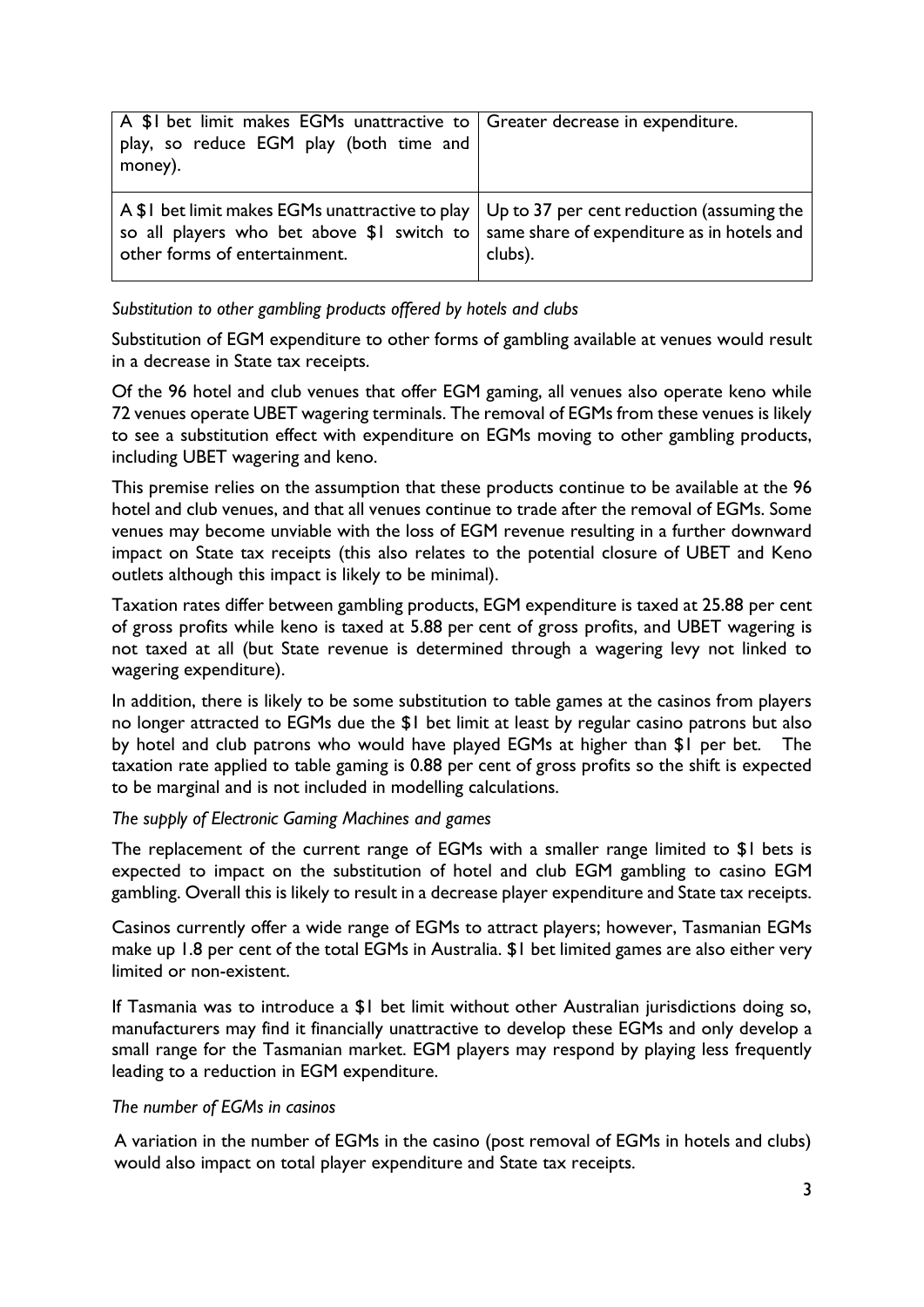There is a state wide cap of 3 680 on EGMs. Of that amount, the number of EGMs in hotels and clubs is capped at 2 500. While the casinos are limited with respect to space in which to operate EGMs, there is no cap on the number of EGMs that may be located within the casinos.

The floor plan of the current casinos could potentially be altered to allow for the relocation of the 2 500 EGMs to the casinos. Alternatively, the casino operator could apply for a new casino licence and build a new casino accommodate the additional EGMs. (This assumes that with a \$1 bet limit there is sufficient variety of EGMs available or manufactured to provide 3 680 EGMs with enough diversity to maintain their current appeal to players).

#### *Other considerations*

State tax receipts could also be impacted by other factors. For example, payroll tax could be impacted if employment in hotels and clubs was affected by the removal of EGMs (note that this impact would be considered to be marginal at best).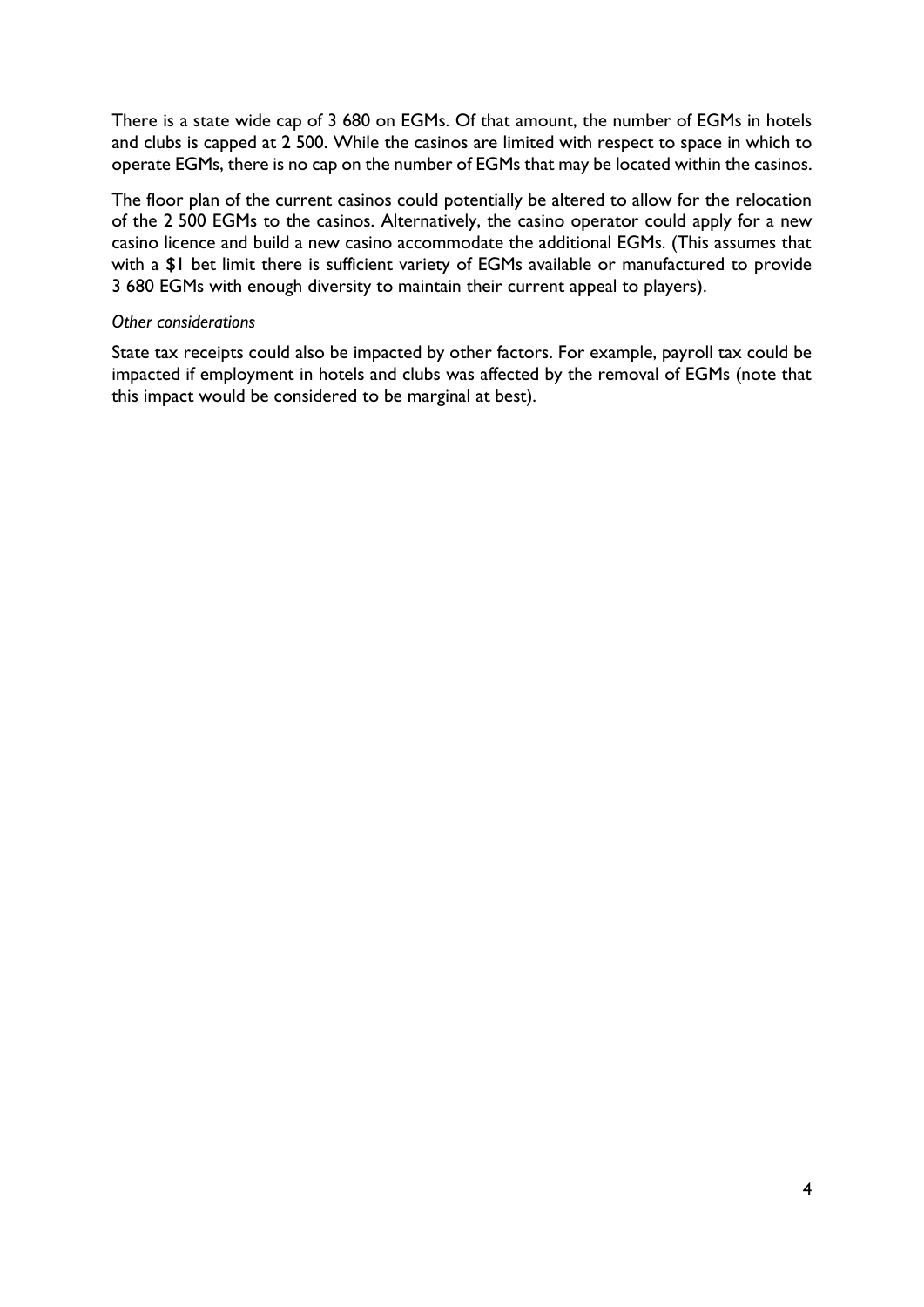# **Modelling calculations**

# *Overview*

1

Modelling calculations are based on a number of limited assumptions about player behaviours (discussed below) and as such the outcome of the modelling is indicative only. To illustrate the variability of the outcomes modelling has been completed using a 'high, median and low impact'.

The following calculations have been made to estimate the impact on State tax receipts of the:

- 1. migration of hotel and club EGM players (and expenditure) to casinos;
- 2. effect of applying a \$1 bet limit, where expenditure would no longer occur; and
- 3. substitution effect, where player expenditure is transferred to another form of gambling (keno). Two causes for the substitution are considered: movement of EGMs to the casinos (players wish to remain in hotels and clubs to gamble); and the application of the \$1 bet limit.

Base figures for EGM player expenditure<sup>1</sup> (for 2015-16) do not include EGM play conducted on the Spirit of Tasmania vessels and are:

- casinos \$75.86 million; and
- hotels and clubs \$114.24 million.

The tax rates applicable to EGM gross profits are 25.88 per cent while keno gross profits are taxed at a rate of 5.88 per cent. State taxation receipts, based on EGM player expenditure is \$49.20 million.

In estimating future impacts to State tax receipts from EGMs under a \$1 bet limit/casino-only model it is noteworthy that there has been a gradual downward trend in EGM revenue over time. Should this trend continue the impact of the modelled changes would diminish over time.

<sup>1</sup> Player expenditure is sometimes referred to as gaming revenue (ie the total amount wagered less the total amount won by people who gamble) and taxation is calculated on this figure. The figures used are sourced from the Tasmanian Liquor and Gaming Commission Annual Report 2015-16.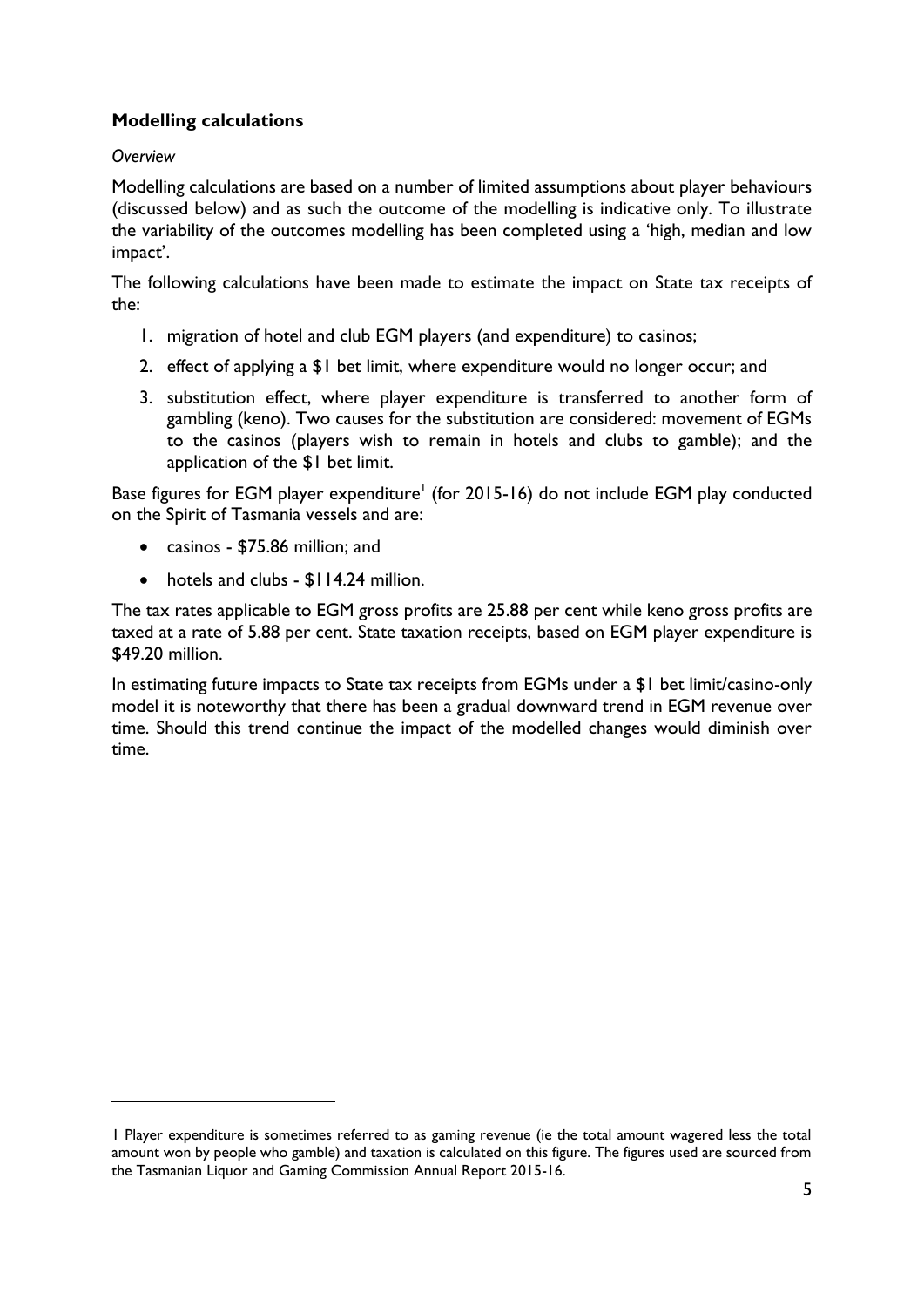## *1. Modelling calculations*

 $\overline{a}$ 

| <b>Calculations</b>                                               | Low impact model                                                                                                                                                                                                                                        | <b>Median impact model</b>                                                                                                          | <b>High impact model</b>                                                                                                         |
|-------------------------------------------------------------------|---------------------------------------------------------------------------------------------------------------------------------------------------------------------------------------------------------------------------------------------------------|-------------------------------------------------------------------------------------------------------------------------------------|----------------------------------------------------------------------------------------------------------------------------------|
| <b>Migration</b><br><b>of</b><br>player<br>expenditure to casinos | 80 per cent of hotel and club EGM  <br>expenditure within a<br>player<br>50 kilometre radius of a casino will<br>be spent at that casino <sup>2</sup> .                                                                                                 | 70 per cent of hotel and club<br>player expenditure<br>within a<br>50 kilometre radius of a casino will<br>be spent at that casino. | 60 per cent of hotel and club<br>player expenditure within a<br>50 kilometre radius of a casino will<br>be spent at that casino; |
|                                                                   | (This represents a migration of $ $<br>62.5 per cent of hotel and club<br>player expenditure to the casinos)<br>10 per cent of hotel and club<br>player expenditure outside the<br>50 kilometre radius will migrate to<br>the casinos.                  | 5 per cent of hotel and club player<br>expenditure outside of the<br>50 kilometre radius will migrate to<br>the casinos.            | 2.5 per cent of hotel and club<br>player expenditure outside of the<br>50 kilometre radius will migrate to<br>the casinos.       |
|                                                                   | (Note that this figure is solely based<br>on providing a tolerance buffer<br>outside the 50 kilometre radius). It is<br>expected that some EGM players will<br>save up money and visit the casinos<br>on a less frequent basis than a hotel<br>or club. |                                                                                                                                     |                                                                                                                                  |

 $^{\rm 2}$  This percentage is based on the assumption that former hotel and club EGM players that played EGMs at hotels up to a 50 kilometre radius of a casino would now be willing to travel that distance to play EGMs in casinos. The calculation also assumes that players would continue to perform EGM play in the same manner.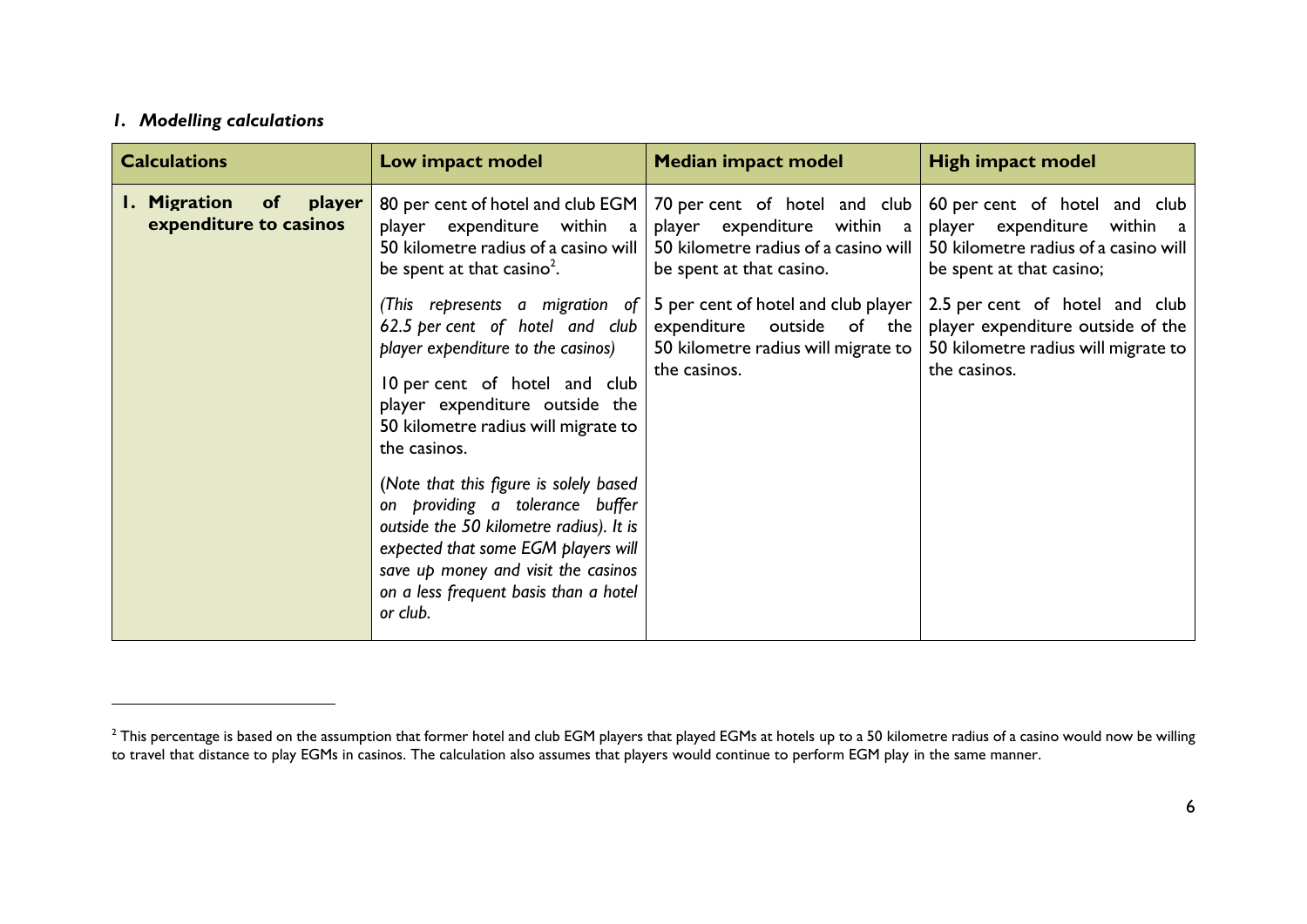| <b>Calculations</b>                     | Low impact model                                                                                                                                                                                                                                                                                                                                                             | <b>Median impact model</b>                                                                                                                                                                                                                                                                                                                          | <b>High impact model</b>                                                                                                                                                                                                                                                                                                                      |
|-----------------------------------------|------------------------------------------------------------------------------------------------------------------------------------------------------------------------------------------------------------------------------------------------------------------------------------------------------------------------------------------------------------------------------|-----------------------------------------------------------------------------------------------------------------------------------------------------------------------------------------------------------------------------------------------------------------------------------------------------------------------------------------------------|-----------------------------------------------------------------------------------------------------------------------------------------------------------------------------------------------------------------------------------------------------------------------------------------------------------------------------------------------|
| 2. \$1 bet limit                        | 10 per cent of the total amount of $ $<br>EGM bets placed over \$1 will no<br>longer be spent (noting that<br>according to 2010 data 37 per cent<br>of player expenditure EGMs is from<br>bets placed over \$1.<br>addition,<br>the<br>remaining<br><i>In</i><br>expenditure for bets currently over<br>\$1 will continue to be spent but over<br>a greater period of time.) | 25 per cent of the total amount of<br>EGM bets placed over \$1 will no<br>longer be spent.                                                                                                                                                                                                                                                          | 50 per cent of the total amount of<br>EGM bets placed over \$1 will no<br>longer be spent.                                                                                                                                                                                                                                                    |
| 3. Substitution of gambling<br>products | 90 per cent of hotel and club<br>player expenditure that has not<br>moved to the casinos (refer<br>calculation 1) will be expended as<br>keno gambling in hotels and clubs.<br>75 per cent of the expenditure<br>lost due to the \$1 bet limit (refer<br>Calculation 2) is now spent on<br>keno in either hotels and clubs, or<br>the casinos.                               | 50 per cent of hotel and club<br>player expenditure that has not<br>moved to the casinos (refer<br>Calculation 1) will be expended as  <br>keno gambling in hotels and clubs.<br>50 per cent of the expenditure<br>lost due to the \$1 bet limit (refer<br>Calculation 2) is now spent on $ $<br>keno in either hotels or clubs, or<br>the casinos. | 25 per cent of hotel and club<br>player expenditure that has not<br>moved to the casinos (refer<br>Calculation 1) will be expended as<br>keno gambling in hotels and clubs.<br>25 per cent of the expenditure<br>lost due to the \$1 bet limit (refer<br>Calculation 2) is now spent on<br>keno in either hotels or clubs, or<br>the casinos. |